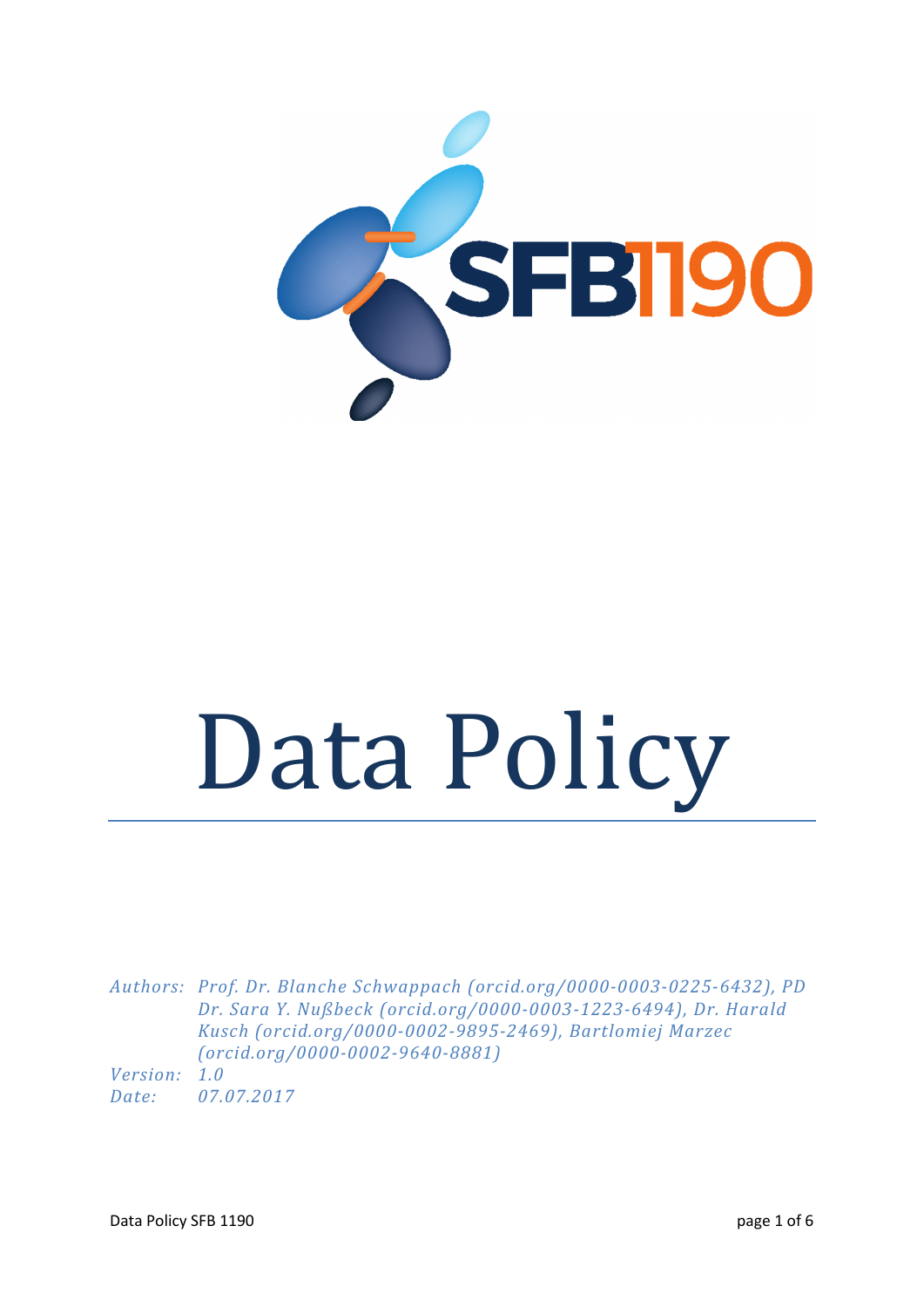# **Contents**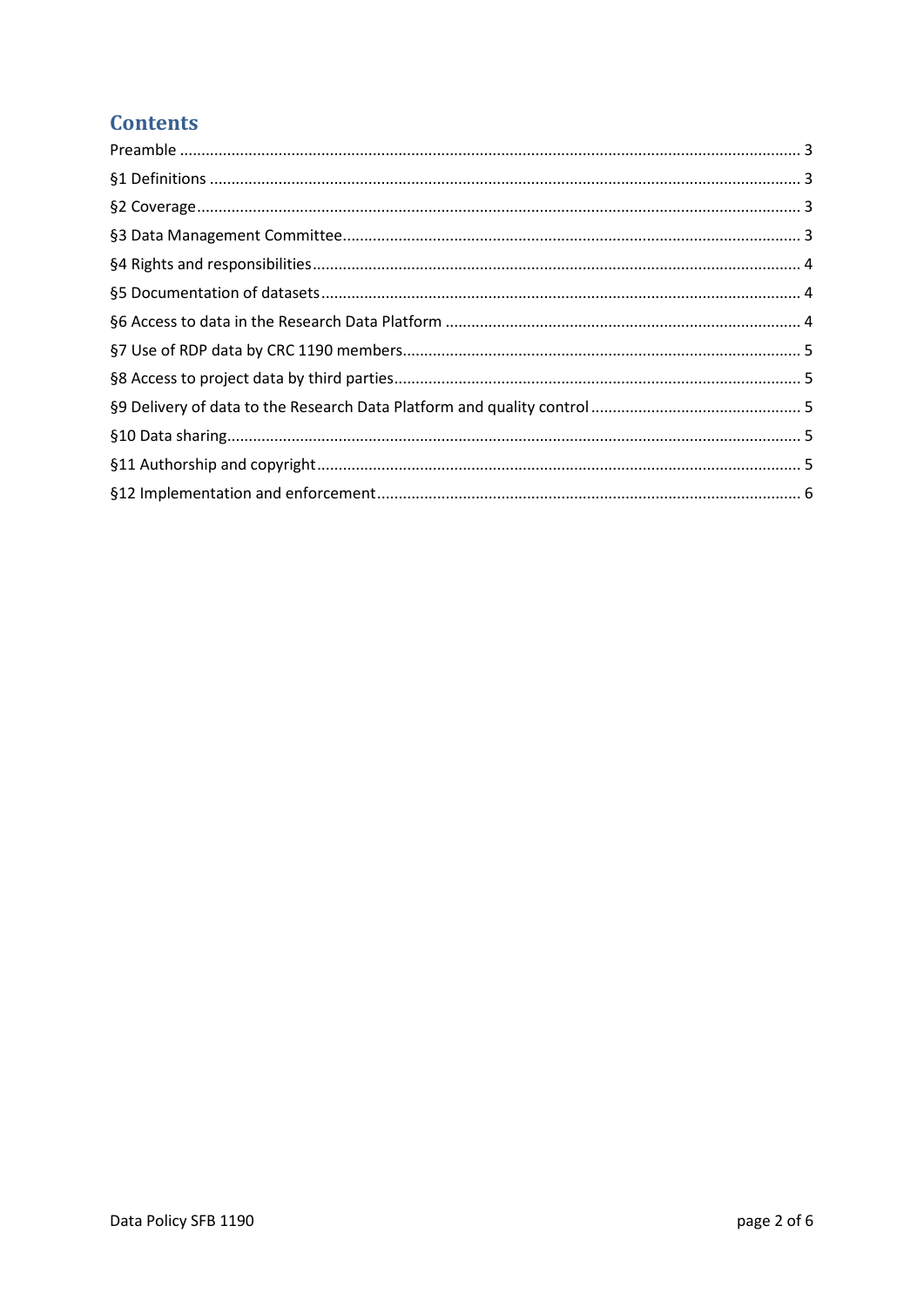# <span id="page-2-0"></span>**Preamble**

The subprojects of the DFG funded Collaborative Research Center (CRC) 1190 "Compartmental Gates and Contact Sites in Cells" are collecting extensive heterogeneous datasets. Many of the results and publications will arise as collaborations of different subprojects, also between different institutions (University Medical Center Göttingen and Max-Planck Institutes for Biophysical Chemistry and Experimental Medicine). The CRC 1190 aims at international visibility and broad use of its generated data. The latter requires careful data documentation, high-quality metadata annotation, storage, and curation of data sets shared within the CRC or publicly with the scientific community. These aspects are subject of this data policy.

# <span id="page-2-1"></span>**§1 Definitions**

- (1) Project data means any information in analogue or digital format including (not necessarily all) raw data obtained from measurements, processed data, images, descriptions, software as well as any publications, which is produced, used, acquired, derived from data or stored for the CRC 1190 in the course of conducting research by any of the CRC 1190 project members.
- (2) Metadata means all data describing and documenting the project data.
- (3) CRC 1190 data means all project data and metadata. The Research Data Platform (RDP, §1 (9)) will store selected CRC 1190 data.
- (4) CRC 1190 project members are principal investigators (PIs), doctoral and postdoctoral researchers (irrespective of their individual funding source), student research assistants, and associate fellows as well as associated scientists who contribute directly and specifically to CRC 1190 projects.
- (5) Project refers to the whole CRC 1190.
- (6) Subproject refers to any subproject of the CRC 1190.
- (7) PIs are the leaders of the respective subproject.
- (8) Administrator refers to the staff in charge of maintenance and management of the IT infrastructure used to store and access project data.
- (9) INF team refers to all staff involved in digital infrastructure development in CRC 1190 and CRC 1002.
- (10)Research Data Platform (RDP) refers to all electronic data capturing systems containing project data, which are provided or developed and managed by the INF team, e.g. the Antibody Catalogue, the Lab Notebook Registry, or the Electronic Laboratory Notebook.

### <span id="page-2-2"></span>**§2 Coverage**

(1) This policy applies to all CRC 1190 project members as far as research activities are carried out under the CRC 1190 project or when CRC 1190 data is used by other scientists or projects. It also covers interactions with CRC 1002 "Modulatory Units in Heart Failure" and International Research Training Group (IRTG) 1816 "Phosphorylation- and Redox-mediated Signaling Mechanisms in the Failing Heart", i.e. via the joint development and consented use of RDP modules.

# <span id="page-2-3"></span>**§3 Data Management Committee**

- (1) The CRC 1190 steering committee ("Vorstand", see §6 CRC 1190 Bylaws, 10.03.2016) also serves as the CRC 1190 Data Management Committee (DMC). The DMC is advised by the INF team.
- (2) The DMC serves to adjudicate possible disputes relating to this data policy.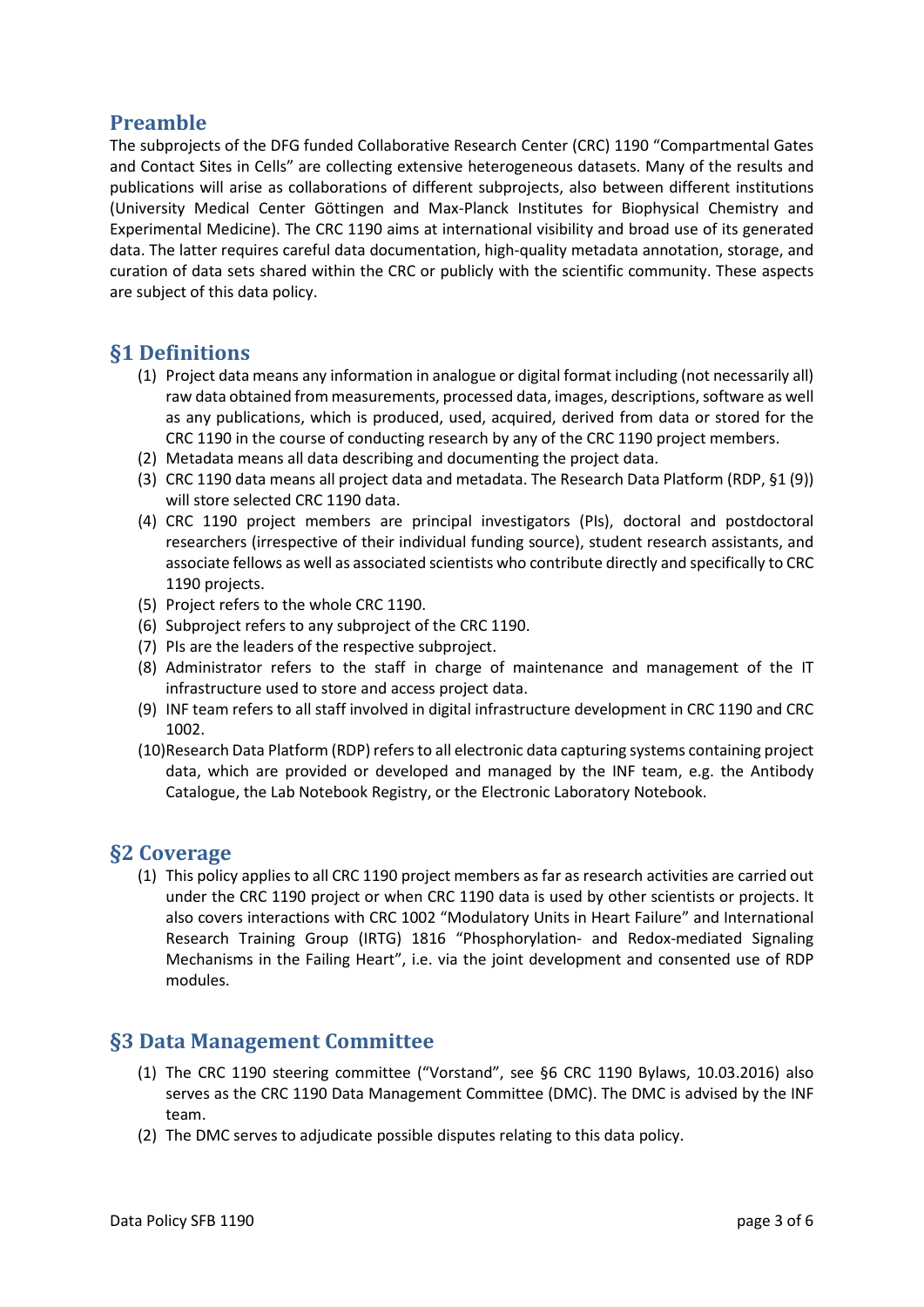# <span id="page-3-0"></span>**§4 Rights and responsibilities**

- (1) According to Good Scientific Practice, primary research data will be acquired and stored by the respective research groups using established services of the Gesellschaft für wissenschaftliche Datenverarbeitung Göttingen (GWDG), UMG IT service or Max Planck Society. The research group's and institution's data management plans determine the organization of the group servers.
- (2) Ownership of project data is according to the respective legal framework pertaining to each institution involved in the CRC 1190. The copyrights and intellectual property rights on these data and datasets apply irrespective of the storage location.
- (3) If a CRC project member leaves a subproject, e.g. finishing of PhD thesis, the entire body of the original electronic, analog and written information including the meta-data for all research projects from the beginning to the end of employment have to be handed over to the responsible PI. If a PI leaves the CRC, data and metadata entered into the CRC 1190 RDP remain stored there under the same hierarchy of use and access rules. Briefly, all data previously accessible only to the PI who has left will be accessible only to the Speaker of the CRC 1190 or representatives of the PI's former institution (while a member of CRC 1190) to support any putative investigation of scientific conduct. All data and metadata made accessible by the PI to CRC 1190 members or the public via the RDP will retain the same accessibility status unless the PI specifically requests access changes from the DMC.
- (4) The INF team is responsible for the maintenance and management of the RDP, which is hosted at the GWDG.
- (5) Data specifically relevant to the CRC 1190 RDP will be copied to the respective server. Supported by the INF team, project members provide metadata necessary for the understanding of the entered subproject data. All data and metadata will be – as far as available and in accordance with national and international standards – provided in formats suitable for sustainable data storage and documentation. Data selected by the PI for public sharing will be prepared for the transfer into public repositories (e.g. Antibodypedia, Mouse Phenome Database).

### <span id="page-3-1"></span>**§5 Documentation of datasets**

- (1) All datasets in the RDP have to be documented with descriptive metadata and should be linked to related publications in the Published Data Registry. All datasets will be stored with information on who collected them, version of the data, date of the latest update, rights holders and use and access rules. As far as possible information on the datasets will be accessible via persistent resolvable identifiers.
- (2) The INF team provides templates to facilitate metadata entry and trains and supports data entry into the RDP.

### <span id="page-3-2"></span>**§6 Access to data in the Research Data Platform**

- (1) The RDP access model consists of three levels: (I) Public (open to the global scientific community), (II) CRC 1190 (open to all registered CRC 1190 members, and (III) CRC 1190 Research Group (open to all registered CRC 1190 members of a particular research group).
- (2) The RDP user model builds on five user roles: (I) Unregistered user (member of global scientific community, interested in published CRC 1190 results), (II) Principal investigator (PI, head of a CRC 1190 research group), (III) Registrar (responsible of registration and management of RDP Datasets, nominated by PI), (IV) Researcher (member of a CRC 1190 research group), and (V) administrator (responsible for maintenance and management of the RDP). Administrators may not share RDP data with anyone without PI's consent.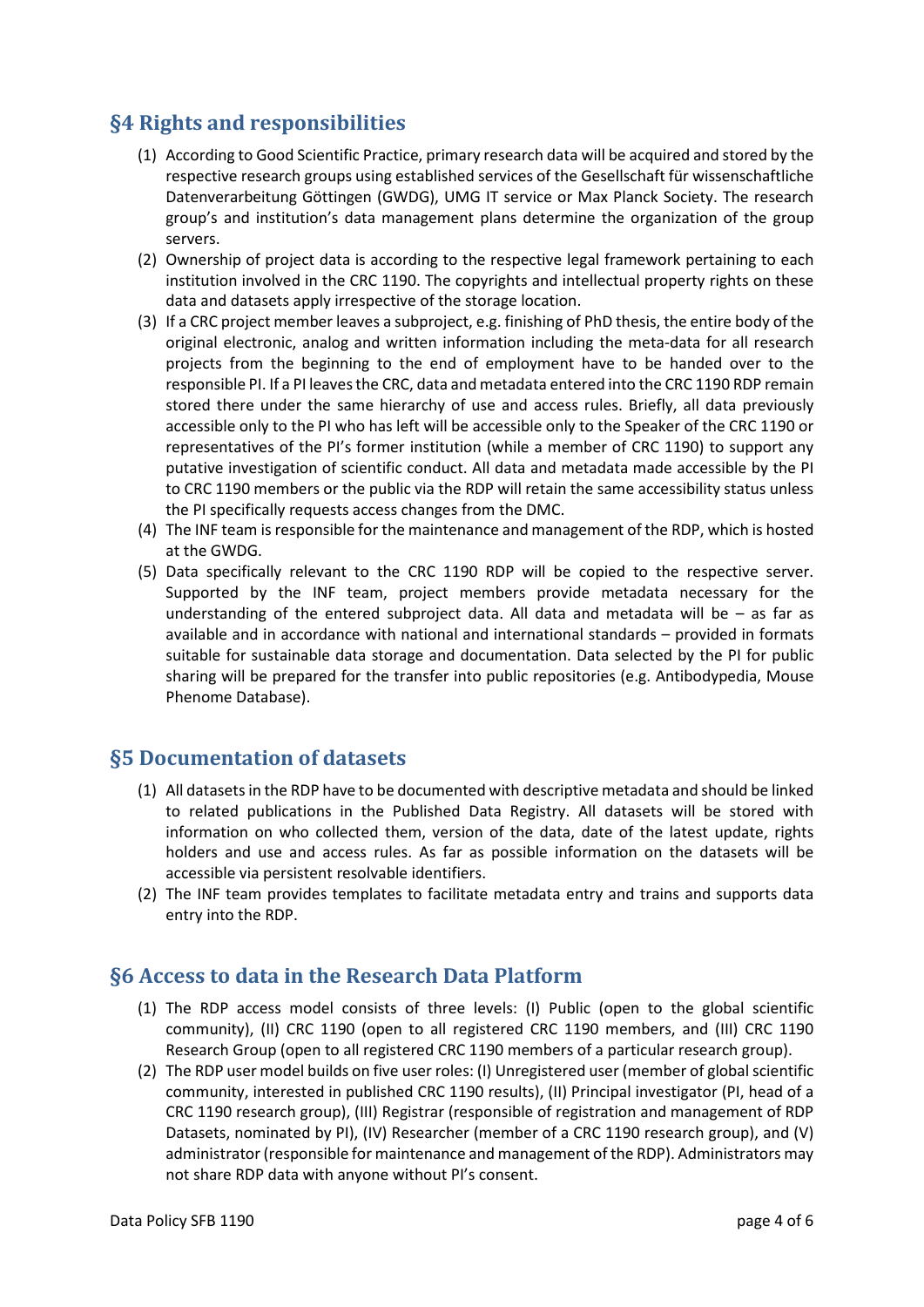- (3) The responsible PIs authorize the visibility of and access to all CRC 1190 data entered by the respective subproject. PIs may delegate this responsibility to registrars.
- (4) The RDP will not contain any automatic features that make data accessible without consent.
- (5) PIs control data access to entries in the Electronic Laboratory Notebook (ELN) module, entered by their respective research group members.
- <span id="page-4-0"></span>(6) Access to RDP data for non-CRC 1190 members needs to be approved by the DMC (§3).

# **§7 Use of RDP data by CRC 1190 members**

- (1) Data use must always be based on an agreement between original CRC 1190 data supplier and data user. Original data suppliers are the scientists originally obtaining the CRC 1190 data and the PIs of the respective subprojects.
- (2) Data accessed by a scientist must only be used for purposes necessary to carry out his/her own research in the CRC 1190. It is prohibited to distribute other scientist's data to a third party without written consent of the DMC (§3).

# <span id="page-4-1"></span>**§8 Access to project data by third parties**

- (1) Full access will be provided as required by Good Scientific Practice in case the university or funding agencies have to investigate any case of scientific misconduct.
- (2) In any other case, if a third party external to the CRC 1190 needs access to project data, a written permission of the DMC (§3) is necessary.

# <span id="page-4-2"></span>**§9 Delivery of data to the Research Data Platform and quality control**

- (1) All key data related to publications should be delivered to the RDP at latest at the moment of acceptance of a manuscript.
- (2) Every project member submitting CRC 1190 data is responsible for the quality of the submitted data.
- (3) Assisted dialogues during data submission to the RDP ensure documentation quality by requiring the submission of suitable metadata.

### <span id="page-4-3"></span>**§10 Data sharing**

- (1) During scientific discussions and collaborations, some CRC 1190 project data will be shared between subprojects to foster the CRC 1190-wide implementation of cutting-edge technology and synergy between individual subprojects. Unpublished data discussed during CRC 1190 activities will not be communicated to third parties unless the written consent of the DMC (§3) has been given.
- (2) Data of the Antibody, Mouse Line and Cell Model Catalogue will be shared with all members of CRC 1002 and IRTG 1816 to further enhance local exchange of data and productivity.

### <span id="page-4-4"></span>**§11 Authorship and copyright**

- (1) This data policy does not affect any rights of CRC 1190 project members under applicable copyright legislation. As far as projects are subject to third party`s copyright, such right has to be respected.
- (2) The provisions contained in this data policy do not in any way affect the legitimate rights and interests of CRC 1190 project members concerning their authorship regarding any scientific publication resulting from the use of CRC 1190 data.